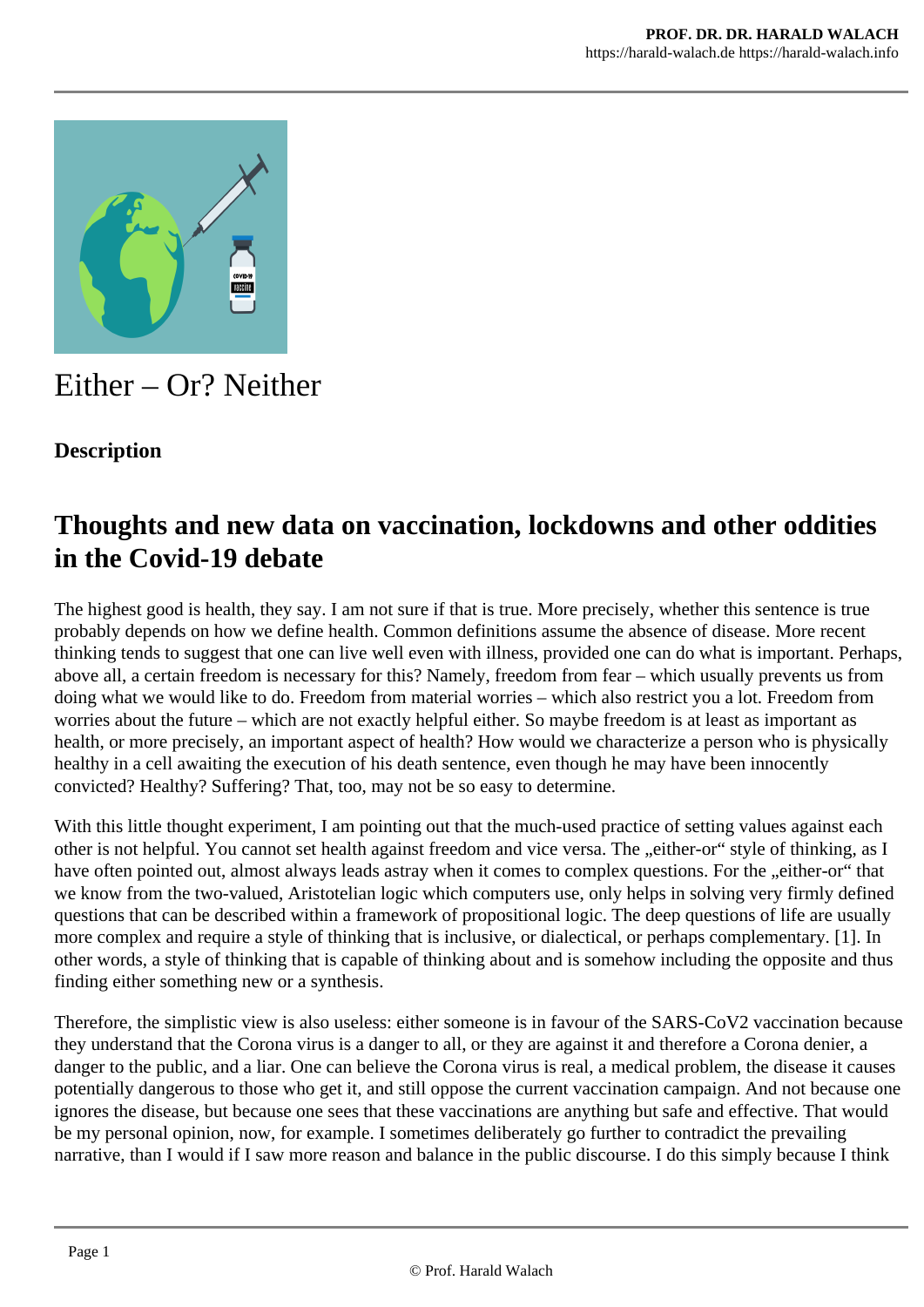it is important that counterweights are created so that in the aggregate there is a chance of balance.

I take the same view of the blanket condemnations of "conspiracy theories" as a priori and always wrong. colleagues Andreas Anton and Alan Schink have recently published a very differentiated book on this sub which I can only recommend to everyone. [2]. In some cases, there are clearly conspiracies, i.e. secret agreements, which often only become visible at a late stage. This was clearly the case, for example, with triggers that led to the first Gulf War and the second Gulf War. [3]. And there are probably several more. T why it is also foolish to introduce public bans on thinking via media bashing, fact-checking and "ordre de n

For example, the statement that the corona virus came from a laboratory has long been considered a "cor theory". Personally, it has been clear to me for a long time that this framing is wrong, and gradually the pu discourse seems to be tipping over and proving Dr. Wiesendanger right, who argued for the laboratory hypothesis very well a while ago [4]. Those who cried "conspiracy" at that time should have only looked at the scientif literature ("follow the science!" is a popular outcry). For as early as April 2020, French researchers had pre clear evidence that the virus comes from the laboratory. [5] I have been doing an interview study since the of 2021. All the experts I have talked to have confirmed this version. Kennedy, in the book I reviewed in m blog, presented evidence showing that it had been clear, since as early as February 2020, to all those inve who subsequently claimed the opposite, including Christian Drosten, that the virus came from the lab [6]. Conspiracy?

Is everything that happens in the Corona crisis therefore "conspiracy"? Probably not. Again: "Either -or" is good cognitive heuristic (i.e. a search strategy) to help us find the truth. We are probably dealing with a co mix: Stupid coincidences and accidents, bad reactions, a few free riders who quickly decided to create col benefits and then promoted disinformation campaigns to increase their own chances of success. So, you have to assume that the entire Corona crisis was planned to see that there is a lot going wrong here. For a collateral beneficiaries include the producers, applicants and distributors of the so-called vaccines. Also, vaccinations cannot be treated with the categorical either-or – either one is for vaccinations, so one must a for this SARS-CoV2 vaccination, or one is against it and is then an "antivaxxer". I, for example, have a differentiated attitude: I find some vaccinations very useful and have had them, others less so. I consider t SARS-CoV2 vaccination to be medical nonsense. The side effects are likely to outweigh the benefits.

A colleague who was already researching such m-RNA vaccines 15 years ago, at that time to fight cancer me that the principle was not pursued further. Not because it didn't work, but because the production of the substances could not be controlled. What was true then is still true today: nobody on this earth can contro many spike proteins are produced. Sometimes there might be a few, sometimes just the right number, and sometimes far too many. An analysis by Craig Paardekooper shows that the side effect potential is very m dependent on the respective batches s://howbadismybatch.com/pfizertoxicity. pdf his does not necessarily lead to the theory that vaccination is a bioweapon, as Paardekooper does. But one can see that on a favo reading there is a lot of variation in the batches, whether intentional or due to sloppiness is difficult to decifar as I know, the batch size is not known and fluctuates, so it is difficult to interpret this information at the moment.

## Risk and benefit of vaccinations

We have just published a small "Letter to the Editor", in which we point out that our analysis from the suming still stands and is correct. At that time, we calculated: we prevent about 6-8 deaths with Covid-19 vaccinat 100,000 vaccinations and we have to expect 4 deaths. The study came under fire and was withdrawn fron journal; we republished it after a new review process. [7, 8]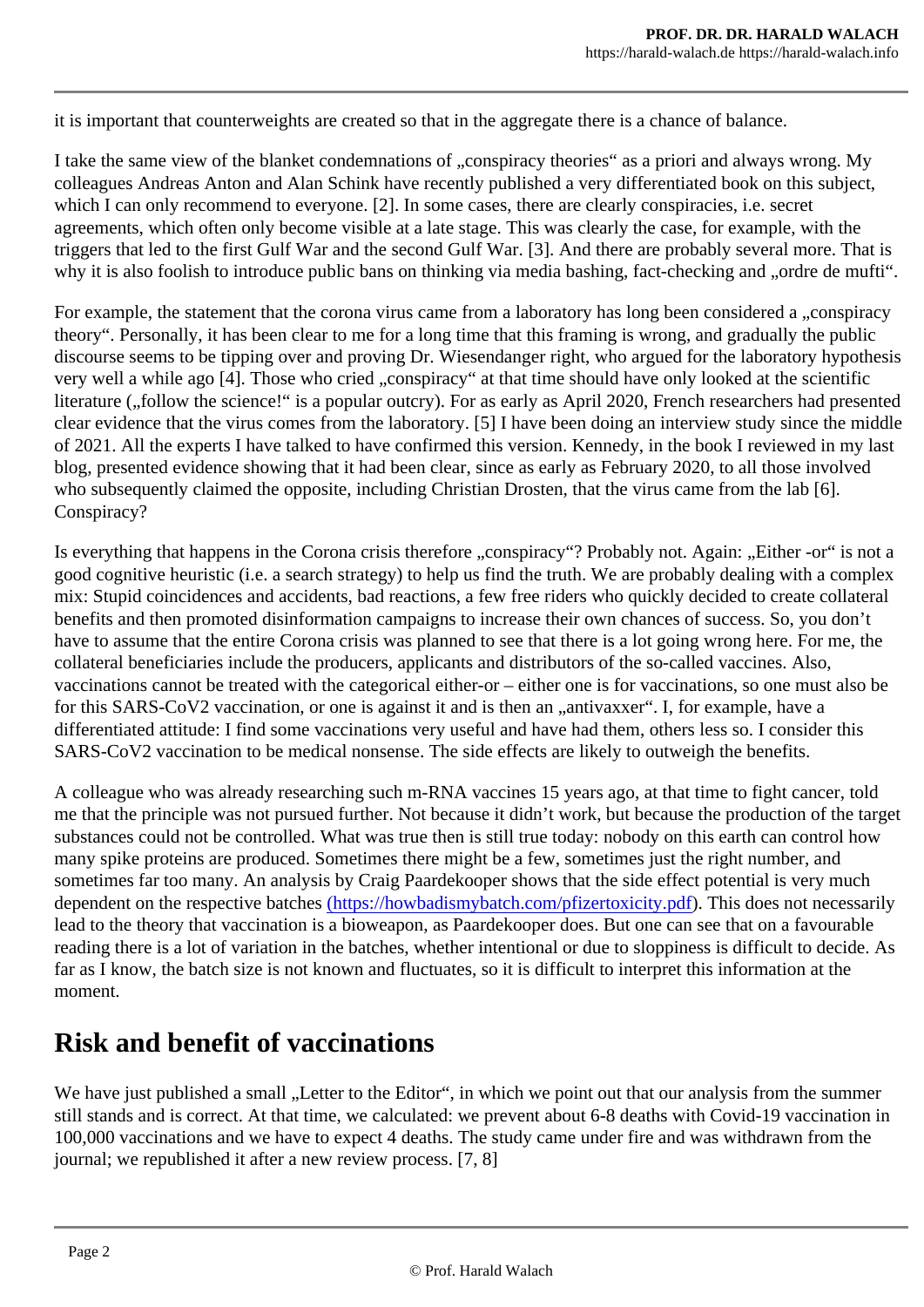The 6-month study by Pfizer has been published for a while now [9]. We point out in our letter that there, in table in Supplement S-4, the deaths are mentioned, namely 15 in the BioNTech group, 14 in the placebo g we take only the deaths associated with Covid-19, two participants died in the placebo group and one in the BioNTech group. Because there are about 20,000 people per group, we can therefore calculate that for ev 20,000 people vaccinated, one less person in the vaccination group dies of Covid-19-associated diseases disregard the fact that one more dies of other diseases). From this we can calculate: for every 100,000 co vaccinations, we save 5 lives. If we look at the Adverse Reaction Database, in this case again the Dutch L we see: 2 deaths are currently associated with 100,000 vaccinations. We disregard the fact that in the study "vaccinated" actually means: received 2 vaccinations. Because if we did that, we would be contrasting 5 d prevented by vaccination with 4 deaths associated with vaccination, not 2 (because the ADR databases a extrapolate to individual vaccinations, not to fully vaccinated).

But even if we compare 5 lives saved with 2 vaccine-associated deaths, the risk-benefit ratio is poor. This because it does not include: the side effects, some of which are severe, the fact that among the dead as a the vaccination there are more young people, including children, who would have had little to fear from the disease. This does not include the fact that vaccinations reduce natural immunity and thus increase the ris other infections and immunological weakening in the long term, for example through the recurrence of can other problems. Because we will only be able to assess these long-term consequences if we look long eno And that is exactly what waxet done before the emergency approval was given.

We had previously sent the letter to another journal. They replied that the analysis perficial. I asked the editor to tell me what was superficial about it. He wrote back that what we were asking for, namely a Euro wide, active safety monitoring study, already existed. He sent me four links. These links led to three studie also demanded what we demanded, only a few years earlier and in general, and one link to a Europe-wide efficacy monitoring studyhttps://www.ecdc.europa.eu/en/publications-data/interim-analysis-covid-19-vaccine [effectiveness-against-severe-acute-respira](https://www.ecdc.europa.eu/en/publications-data/interim-analysis-covid-19-vaccine-effectiveness-against-severe-acute-respiratory)tory over, this "efficacy monitoring" obviously does not include active safety monitoring. One may confidently ask: Why? What would be a really well-founded, rational reason to omit such careful documentation of side effects for a pharmaceutical product that introduces a complete mode of action that has never been used before in the history of medicine and for which we have no, in number 0, empirical data? I am too unimaginative to think of a good reason, and so far none of my readers has be to give me one. And I do talk to people who don't agree with me from the start.

One of my interview partners told me: the cationic nanolipid particles in which the mRNA is packaged has monograph, i.e. it is not approved as a drug. Again, here is a novel pharmacological principle that is not re controllable in the final dose it produces, introduced into the body by means of a product that does not have approval, because it is dangerous itself. Is that useful? Sensible? Without alternative? Unproblematic? Ba legal foundation for compulsory vaccination?

So is this a "conspiracy"? A silent collusion to push through the vaccination technology, the m-RNA platform with all available force, and thus to have it introduced once, so that it will be available more quickly for other purposes later? Perhaps. That would be conceivable from my point of view. Is it an agreement to avoid post damage claims? According to the motto: Close your eyes and get through as fast as we can...? The head European Medicines Agency, Emer Cooktops://www.ema.europa.eu/en/news/emer-cooke-nominated-new [ema-executive-direct](https://www.ema.europa.eu/en/news/emer-cooke-nominated-new-ema-executive-director)ori[s](https://www.epochtimes.de/politik/ausland/ema-praesidentin-emer-cooke-war-jahrelang-lobbyistin-der-groessten-europaeischen-pharmaorganisation-a3486580.html) a former lobbyist for the pharmaceutical industry [https://www.epochtimes.de/politik/ausland/ema-praesidentin-emer-cooke-war-jahrelang-lobbyistin-der-g](https://www.epochtimes.de/politik/ausland/ema-praesidentin-emer-cooke-war-jahrelang-lobbyistin-der-groessten-europaeischen-pharmaorganisation-a3486580.html)ro [europaeischen-pharmaorganisation-a3486580](https://www.epochtimes.de/politik/ausland/ema-praesidentin-emer-cooke-war-jahrelang-lobbyistin-der-groessten-europaeischen-pharmaorganisation-a3486580.html).html ose well-being she has in mind above all, I think it is sa to ask. Conflict of interest and a good portion of confirmation bias may explain the situation sufficiently.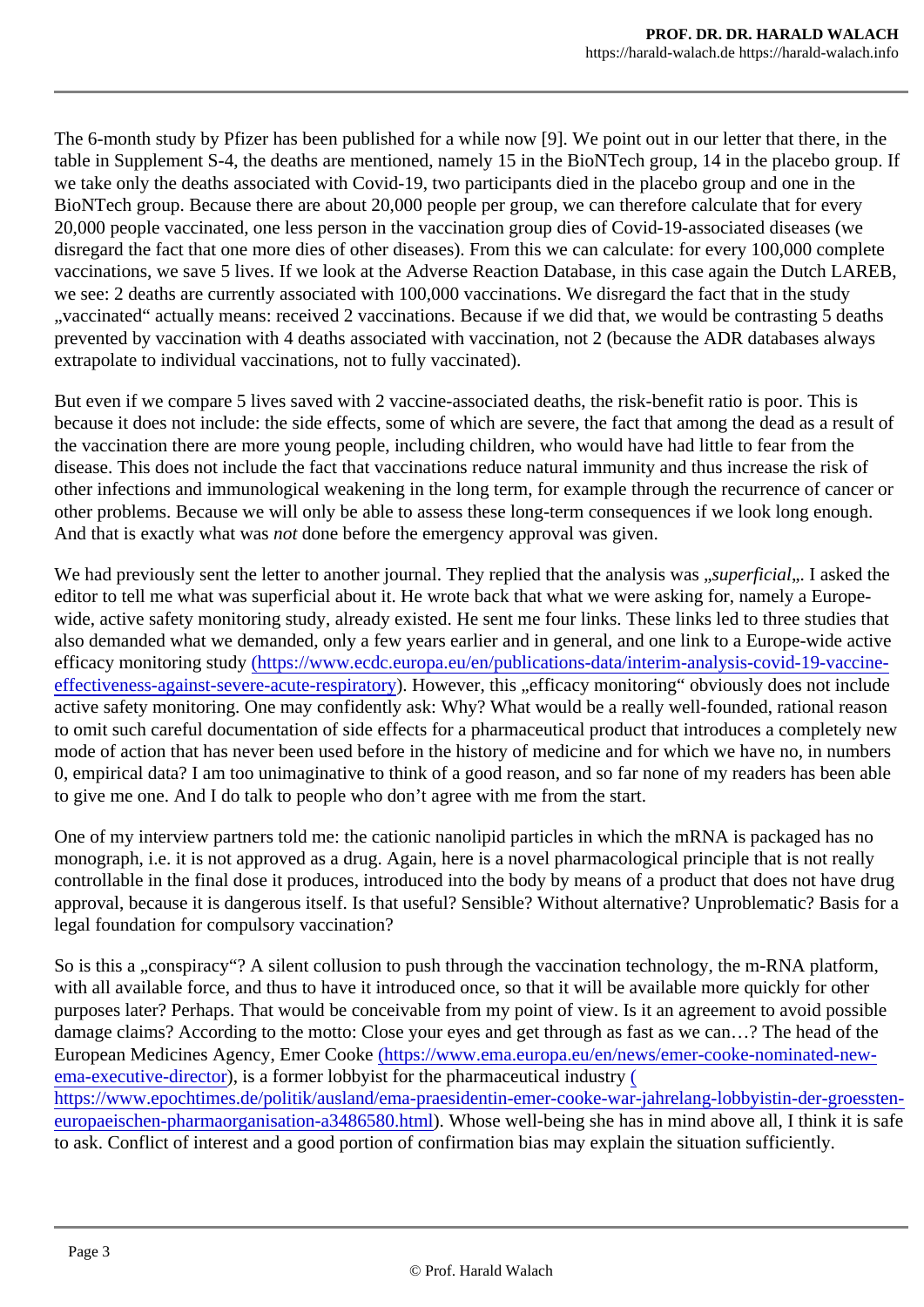In any case, we are currently experiencing an unparalleled fear campaign. Whoever does not get vaccinat endangering the well-being of the population. He is selfish and contributes to maintaining the status quo a pandemic, they say.

The data, however, do not support this narrative. It is not only our analysis that is not particularly kind abo risk-benefit profile of the preventive gene therapy called Covid-19 vaccination. A very sobering compilation some recent studies, published in Lancet Infectious Diseases, concludes that one of the main arguments for vaccination is simply wrong, especially for compulsory vaccination, namely that it would slow down the transmissibility of the disease [10]. Because vaccinated people transmit the infection just as much as unvaccinated people. So once again: vaccination does not prevent the infection from being passed on to other Therefore, it does not slow down the spread. Therefore, the main argument for compulsory vaccination is So here, clearly: Compulsory vaccination cannot be justified by scientific data. Only by political willpower. can be done. But then you should say so and not "science" where you mean "manipulation".

A recently published analysis shows the problems these vaccinations can trigger at different levels [11]. O the co-authors, McCullough, is one of the most respected cardiologists in the USA. He has published the, Treatment Protocol" [12] which we presented in more detail in our MWGFD a[na](https://www.mwgfd.de/das-mwgfd-corona-ausstiegskonzept/)lysis [https://www.mwgfd.de/das-mwgfd-corona-ausstiegskon](https://www.mwgfd.de/das-mwgfd-corona-ausstiegskonzept/)**zept/** is one of the most widely published physicians, with over 600 peer-reviewed publications. On the one hand, the authors' analysis is based on known pathophysiological mechanisms and shows how they interact. In very global terms, the m-RNA vact work by temporarily suppressing natural immunity. Sahin, the head of BioNTech, even published this hims years ago. [13] This fact has been known for a long time and is the principle of this technique. [14] Without temporary suppression of natural immunity, the immune system would simply eliminate these substances. suppression of immunity can lead to problems we are currently not aware of. In addition, the DNA repair mechanisms are disturbed. [15]. And on top of that, the cationic lipid nanoparticles in which this modified mRNA is packaged, even without containing anything in them, are highly inflammatory. [16] The analysis l Seneff, McCullough et al. calculates, towards the end of the article, that the deaths reported in the US Vac Adverse Reaction Database in association with the new SARS-CoV2 genetic prevention substances are a times higher than those of all other vaccines combined (the extrapolation is mine; one has to compare the of reports associated with the Covid-19 vaccines with the number of cases of the other vaccines normalized to the duration of the observation period; and that is what I have done with this extrapolation). Cancer, especially lymphoma, is about 60 times more common. Other side effects, especially cardiovascular problems, temp haemophilia ("thrombocytopenia", i.e. a drastic decrease in platelets needed for wound closure), facial paraly and other problems. They conclude what we also did in our analysis:

"It is imperative that worldwide administration of the mRNA vaccinations be stopped immediately until furth studies are conducted to determine the extent of the potential pathological consequences outlined in this part  $n(p. 21)$ 

All this shows: compulsory vaccination cannot be justified, neither scientifically nor politically. This is also t conclusion of a legal opinion by Prof. Boehme-Nessler of the University of Oldenburg: Compulsory vaccination is unconstitutional (ttps://individuelle-impfentscheidung.de/fileadmin/Downloads/Gutachten\_Corona-[Impfpflicht\\_final.pdf\)](https://individuelle-impfentscheidung.de/fileadmin/Downloads/Gutachten_Corona-Impfpflicht_final.pdf)-.

If you want to find out which vaccine side effects are reported and how many, you can find up-to-date data small calculato(https://www.impfnebenwirkungen.net/rechner/impfrisiko.html the website impfn[e](/is/htdocs/wp10988807_QD19BJMZ2F/www/de/()benwirkungen.net[https://impfnebenwirkungen.n](https://impfnebenwirkungen.net/)et/ With this calculator, you can enter your fear level, i.e. your assessment of how likely you think it is that you will contract a dangerous Covid-19 disease, as a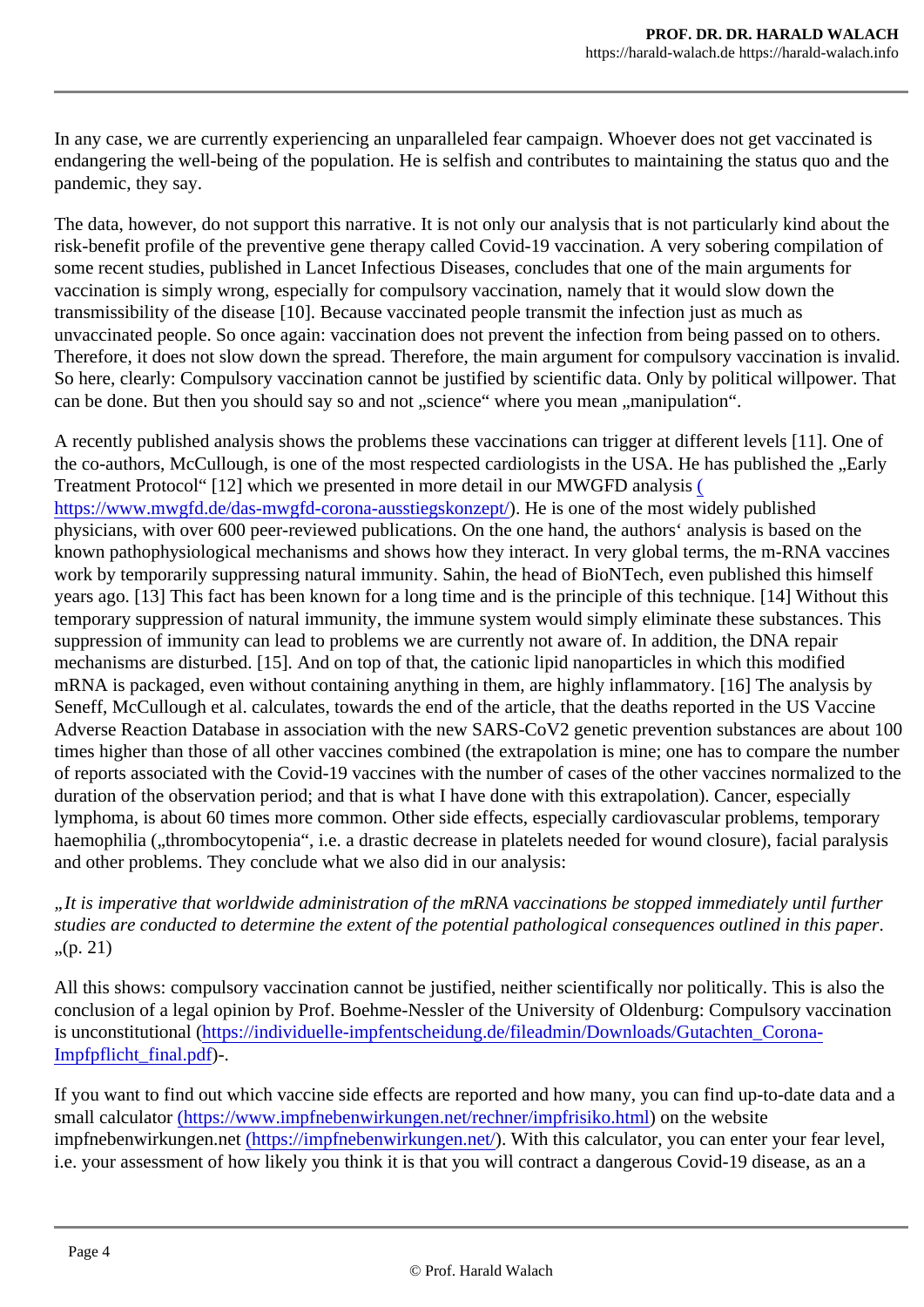priori probability into a kind of Bayesian calculator and then find out whether the risk of a vaccine side effe Covid-19 disease is greater. For most people below my age group of 65, vaccination gives no advantage, contrary: the risk of dying from vaccination is higher than the risk of dying from Covid-19.

Of course, not everyone who is vaccinated will experience these drastic side effects. But too many do. Just everyone who gets sick with Covid-19 dies. But the perfidy of the public debate is: in one case – Covid-19 disease – the argument is mainly based on individual cases – here a person who died, there a child who f there an old people's home with 10 people who fell ill. In the case of vaccination problems, reference is ma poor blanket statistics. Jessica Rose estimates that the VAERS database underestimates the potential for effects by 31%. [17]. I think that's rather low. I have yet to hear or read a single good argument that refute estimate.

# Review of the "measures" and mandates

Even the policy-makers' favourite actions to pursue "zero-covid policy" – non-pharmacological interventior (NPIs) such as lockdowns, mandatory masks and the like  $-$  have recently received a clear, and it seems to quite definitive, rebuff. A very careful meta-analysis and systematic review from the Johns Hopkins Institute Applied Economics screened 18,950 studies and, after several passes, included 34 studies and accounted a meta-analysish(tps://sites.krieger.jhu.edu/iae/files/2022/01/A-Literature-Review-and-Meta-Analysis-of-the [Effects-of-Lockdowns-on-COVID-19-Mortality.p](https://sites.krieger.jhu.edu/iae/files/2022/01/A-Literature-Review-and-Meta-Analysis-of-the-Effects-of-Lockdowns-on-COVID-19-Mortality.pdf)df [18] By definition, all modelling studies were excluded. The studies were analysed in three groups: There are those that looked at the so-called "policy stringency this is an index adapted weekly by the Institute of Politics at Oxford University that measures the stringend policy action in a standardised index per country, ranging from zero to 100. These Policy Sringency Index found that lockdowns in the US and other countries around the world reduced Covid-19 related mortality b 0.2%; so really: not at all. One study, which was methodologically weaker, comes to a drastic reduction in mortality of 35%, all others are close to zero. If one calculates a so-called precision-weighted mean value takes the size of the studies into account, the mean value of the mortality reduction is 0.0%.

The next type of study is the so-called "shelter in place" study. This means that strict curfews were investig These studies conclude that curfews slightly reduced mortality, by 2.9%. If one uses the precision-weighte mean, the analysis comes to the conclusion that such curfews actually increased the Covid-19 mortality, namely by 3.7%. The range of these studies is very large. Especially the small studies find strong effects, the large do not.

Other measures also have little effect: Closure of borders has no effect when taking the precision-weighte averages; presumably because they came too late in each case. Lockdowns are most likely to have slight increased mortality (by 0.6-1.6%). School closures have a minimal effect of 4.4% mortality reduction. How this is driven by a single study, which is very small.

Face masks show effects and reduce mortality by 21%. However, this effect is mainly due to a study that investigated the use of masks in the workplace. The authors refer to the Cochrane review by Jefferson an colleagues, which I have also mentioned several times before [19]. They found a slight effect on influenza in high-risk situations in hospitals, but the evidence is not good. According to the authors, it could be that f masks have indirect effects and reduce mortality because they would be a tax on social contacts and thus them.

Business and restaurant closures are the most likely to work. They reduce mortality by 10.6%. The author point out that one would have to balance these effects with other effects: lockdowns harm many – in the p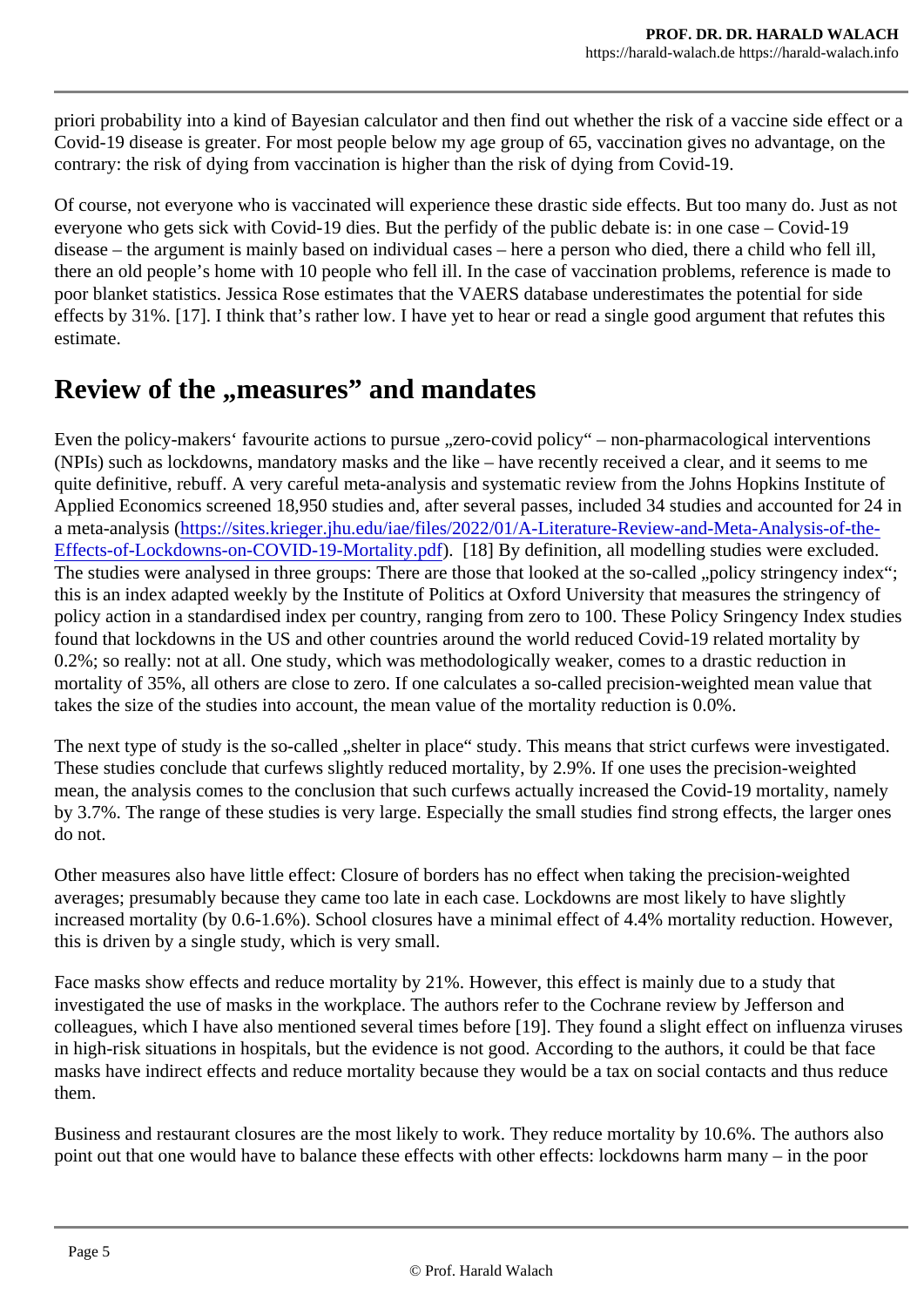countries of Africa and South America, it is mainly the poor who are affected, who lose their livelihoods – and thus secondarily increase overall mortality, for example when necessary medical care is not provided, when people lose jobs and become desperate.

In this respect, the last word has probably not yet been spoken. Because the only thing that will show us in the end whether the political measures were helpful or harmful is an analysis of the total mortality. Such an analysis will probably only make sense towards the end of 2022, when one can compare a Covid-19 year without vaccination with two with vaccination and the other years before that. In any case, the analysis of my colleague Christof Kuhbandner from Regensburg suggests that there is a clear mortality increase in general mortality in the temporal context of the Covid-19 vaccinations in Germany [20]. Kuhbandner's analyses are undoubtedly preliminary and purely visual. They need to be repeated with a larger database across many countries. But this first analysis does not give me much confidence about the safety of these vaccinations.

Why, if all these measures have so little effect, does everyone go along with them? Why is there hardly a country that backs out? There is a simple answer to this, too, based on an analysis of the course of time: the behaviour of neighbouring countries has essentially contributed to whether a country has introduced NPIs and which ones [21]. We humans are social creatures. We do what others do. Whether it's fashion or NPIs doesn't seem to matter. We just shouldn't claim reason and science for it. Because that is not the reason.

In this respect, my assessment has not changed after this new data: I consider the "vaccinations" useless in every respect. I consider them potentially dangerous. And above all, I consider the authorities' and politicians' refusal to engage in discourse in this regard to be negligent, if not criminal. I repeat: it is imperative to organise a careful, active safety monitoring study, because the passive monitoring of the Adverse Reaction Databases sends clear danger signals. We do not even need to talk about a "zero covid policy". This term is as foolish as if one would want to talk about a "zero stupidity policy" or "no wind damage policy" or "zero influenza policy". You will not be able to eradicate corona viruses any more than you will be able to eradicate flu viruses. At best, they will retreat into reservoirs we may not even know about and then reappear when conditions are favourable. All the vaccines in the world have not eradicated flu and never will because the flu virus is constantly mutating, just as the "new" corona virus and other corona viruses are constantly mutating.

The comparison with smallpox is, as I have also said many times before, historically ill-informed. For smallpox has declined primarily because of better social, hygienic and nutritional conditions. The last smallpox vaccination campaigns were called off because the vaccinations had too many side effects [22]. Nevertheless, smallpox has disappeared. Not because of the vaccinations, but in spite of them. It will be the same with Covid-19: if the virus mutated enough times and we didn't keep interfering with it, then it would just get by. Some would get a slight cold now and then. And that would be it. Often, doing nothing and waiting is the best intervention. This is also the case here. That's what all the recent data I described above suggest. So, it's not either, or, but none of the above.

#### **Sources**

- 1. Reich KH. Developing the Horizons of the Mind: Relational and Contextual Reasoning and the Resolution of Cognitive Conflict. Cambridge: Cambridge University Press; 2003 2003.
- 2. Anton A, Schink A. The Battle for Truth: Conspiracy Theories between Fake, Fiction and Fact. Munich: Komplett Media; 2021.
- 3. Talbot D. The Devil's Chessboard: Allen Dulles, the CIA, and the Rise of America's Secret Government. London: Collins; 2015.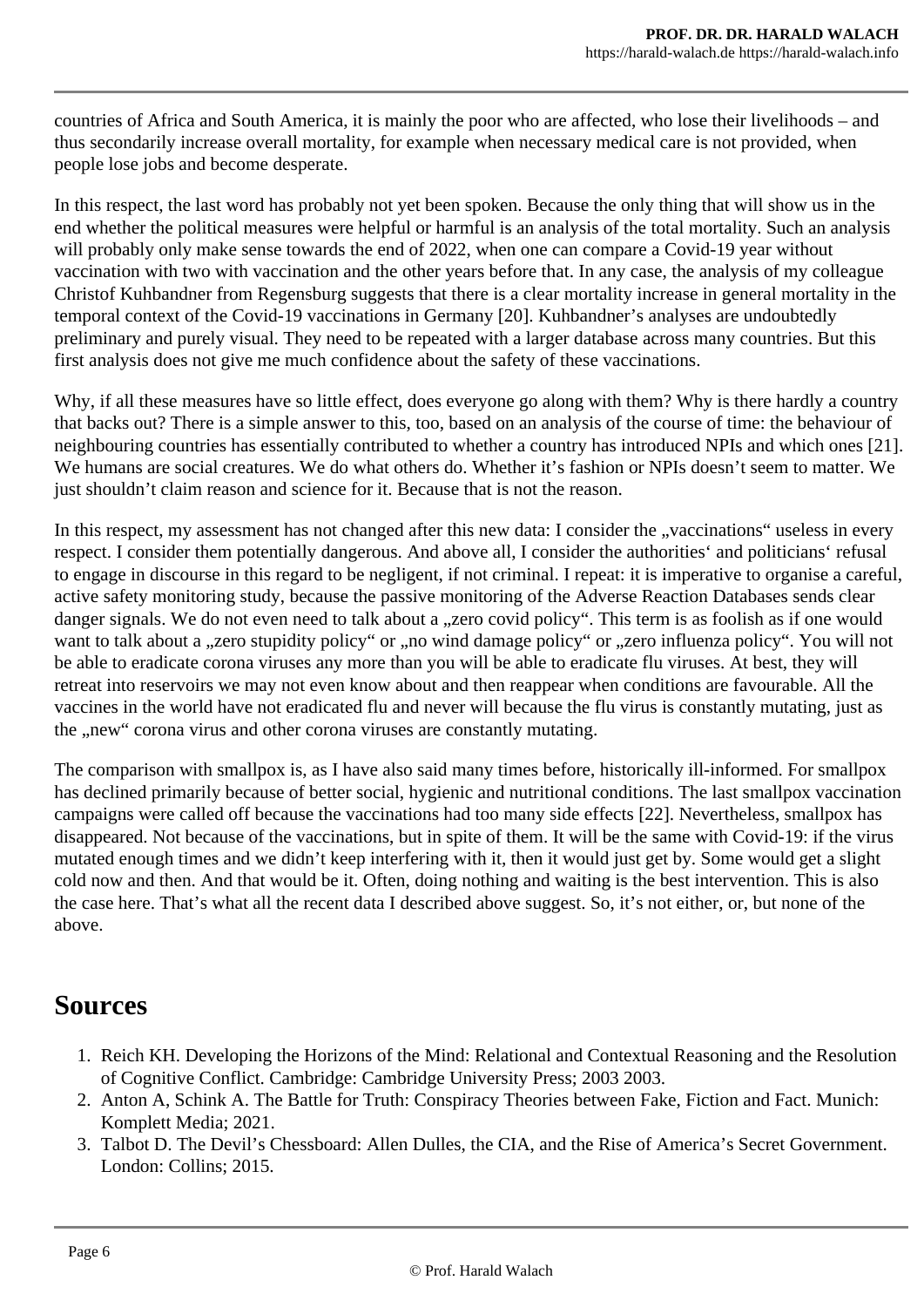- 4. Wiesendanger R. Study on the origin of the corona virus pandemic. Research Gate preprint. 2021. d [https://doi.org/10.13140/RG.2.2.31754.80](https://doi.org/10.13140/RG.2.2.31754.80323)323 .
- 5. Coutard B, Valle C, de Lamballerie X, Canard B, Seidah NG, Decroly E. The spike glycoprotein of th new coronavirus 2019-nCoV contains a furin-like cleavage site absent in CoV of the same clade. An Research. 2020;176:104742. dottps://doi.org/10.1016/j.antiviral.2020.104742
- 6. Kennedy Jr RF. The Real Anthony Fauci. Bill Gates, Big Pharma, and the Global War on Democray Public Health. New York: Skyhorse Publishing; 2021.
- 7. Walach H, Klement RJ, Aukema W. Retracted: The Safety of COVID-19 Vaccinations-We Should Re the Policy. Vaccines. 2021;9(7):693. doitps://doi.org/10.3390/vaccines9070693
- 8. Walach H, Klement RJ, Aukema W. The Safety of COVID-19 Vaccinations Should We Rethink the Policy? Science, Public Health Policy, and the Law. 2021;3:87-99. [https://www.publichealthpolicyjournal.com/genera](https://www.publichealthpolicyjournal.com/general-5)l-5
- 9. Thomas SJ, Moreira ED, Kitchin N, Absalon J, Gurtman A, Lockhart S, et al. Six Month Safety and Efficacy of the BNT162b2 mRNA COVID-19 Vaccine. medRxiv. 2021:2021.07.28.21261159. doi: 10.1101/2021.07.28.21261159.
- 10. Franco-Paredes C. Transmissibility of SARS-CoV-2 among fully vaccinated individuals. The Lancet Infectious Diseases. 2022;22(1):16. ddtps://doi.org/10.1016/S1473-3099(21)00768-4
- 11. Seneff S, Nigh G, Kyriakopoulos A, McCullough P. Innate Immune Suppression by SARS-CoV-2 mF Vaccinations: The role of G-quadruplexes, exosomes and microRNAs. Authorea (Preprint). 2022;Jan doi: [https://doi.org/10.22541/au.164276411.1057084](https://doi.org/10.22541/au.164276411.10570847/v1)7/v1 .
- 12. McCullough PA, Kelly RJ, Ruocco G, Lerma E, Tumlin J, Wheelan KR, et al. Pathophysiological Bas and Rationale for Early Outpatient Treatment of SARS-CoV-2 (COVID-19) Infection. The American Journal of Medicine. 2021;134(1):16-22. doitps://doi.org/10.1016/j.amjmed.2020.07.003
- 13. Sahin U, Karikó K, Türeci Ö. mRNA-based therapeutics developing a new class of drugs. Nature Reviews Drug Discovery[.](https://doi.org/10.1038/nrd4278) 2014;13(10):759-80. dotips://doi.org/10.1038/nrd4278
- 14. Karikó K, Buckstein M, Ni H, Weissman D. Suppression of RNA Recognition by Toll-like Receptors: The Impact of Nucleoside Modification and the Evolutionary Origin of RNA. Immunity. 2005;23(2):165-75. doi: [https://doi.org/10.1016/j.immuni.2005.06.0](https://doi.org/10.1016/j.immuni.2005.06.008)08 .
- 15. Jiang H, Mei Y-F. SARS-CoV-2 Spike Impairs DNA Damage Repair and Inhibits V(D)J Recombination Vitro[.](https://doi.org/10.3390/v13102056) Viruses. 2021;13(10):2056. doittps://doi.org/10.3390/v1310205BubMed PMID: 34696485.
- 16. Ndeupen S, Qin Z, Jacobsen S, Estanbouli H, Bouteau A, Igyártó BZ. The mRNA-LNP platform's lip nanoparticle component used in preclinical vaccine studies is highly inflammatory. bioRxiv. 2021. ep 2021/03/11. doihttps://doi.org/10.1101/2021.03.04.430128 bMed PMID: 33688649; PubMed Central PMCID: PMCPMC7941620.
- 17. Rose J. A report on the U.S. vaccine adverse events reporting system (VAERS) on the Covid-19 me ribonucleic acid (mRNA) biologicals. Science, Public Health Policy, and the Law. 2021;2:59-80.
- 18. Herby J, Jonung L, Hanke SH. A literature review and meta-analysis of the efffects of lockdowns on COVID-19 mortality. Baltimore: Johns Hopkins Institute for Applied Economics, Global Health, and th Study of Business Enterprise, 2022.
- 19. Jefferson T, Del Mar C, Dooley E, Ferroni E, Al Ansari LA, Bawazeer G, et al. Physical interventions interrupt or reduce the spread of respiratory viruses. Cochrane Database of Systematic Reviews. 2020;CD006207.pub5. ddittps://doi.org/10.1002/14651858.CD006207.pub5
- 20. Kuhbandner C. The rise in excess mortality in the temporal context of COVID vaccination Manuscr Open Science Foundation. 2[0](https://osf.io/5gu8a/)22tps://osf.io/5gu8a/
- 21. Sebhatu A, Wennberg K, Arora-Jonsson S, Lindberg SI. Explaining the homogeneous diffucion of C 19 nonpharmaceutical interventions across heterogeneous countries. Proceedings of the National A of Science. 2020;117(35):21201-8. doitps://doi.org/10.1073/pnas.2010625117
- 22. Humphries S, Bystrianyk R. Dissolving Illusions: Disease, Vaccines, and the Forgotten History2013.

Date Created